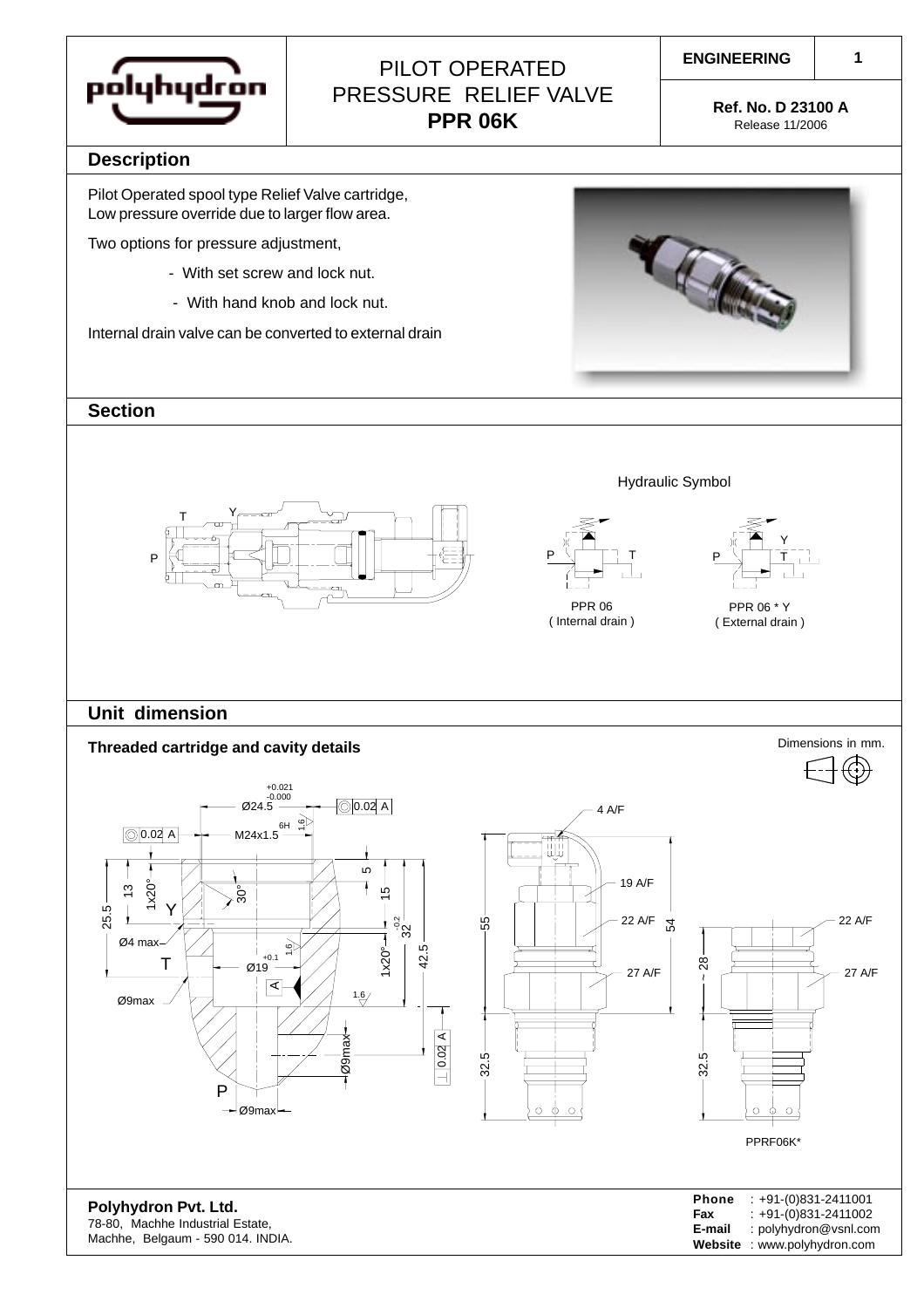

## PILOT OPERATED PRESSURE RELIEF VALVE **PPR 06K Ref. No. D 23100 A**

## **Technical specification**

|                                                               | Pilot Operated spool type.            |  |  |  |  |  |
|---------------------------------------------------------------|---------------------------------------|--|--|--|--|--|
|                                                               | Threaded Cartridge, Factory standard. |  |  |  |  |  |
|                                                               | Optional                              |  |  |  |  |  |
|                                                               | From port P to T                      |  |  |  |  |  |
|                                                               | For port P  315 bar                   |  |  |  |  |  |
|                                                               | For port T  60 bar                    |  |  |  |  |  |
|                                                               | For port Y  60 bar                    |  |  |  |  |  |
|                                                               | Mineral oil                           |  |  |  |  |  |
|                                                               | 10 Cst to 380 Cst.                    |  |  |  |  |  |
|                                                               | $-20$ °C to $+100$ °C.                |  |  |  |  |  |
| Fluid cleanliness requirement                                 | As per ISO 16/13                      |  |  |  |  |  |
| Maximum flow handling capacity                                | 30 lpm                                |  |  |  |  |  |
|                                                               | $0.2$ kg.                             |  |  |  |  |  |
| <b>Pressure Drop Curve for PPR 06</b><br>Oil used: ISO VG 68. |                                       |  |  |  |  |  |
| 350                                                           |                                       |  |  |  |  |  |
| 300                                                           |                                       |  |  |  |  |  |
| টু<br>250                                                     |                                       |  |  |  |  |  |



Valve size NG 06 06

 $K$  Threaded Cartridge

Pr. Rating - 25, 50, 100, 200, 315

Omit for Internal drain